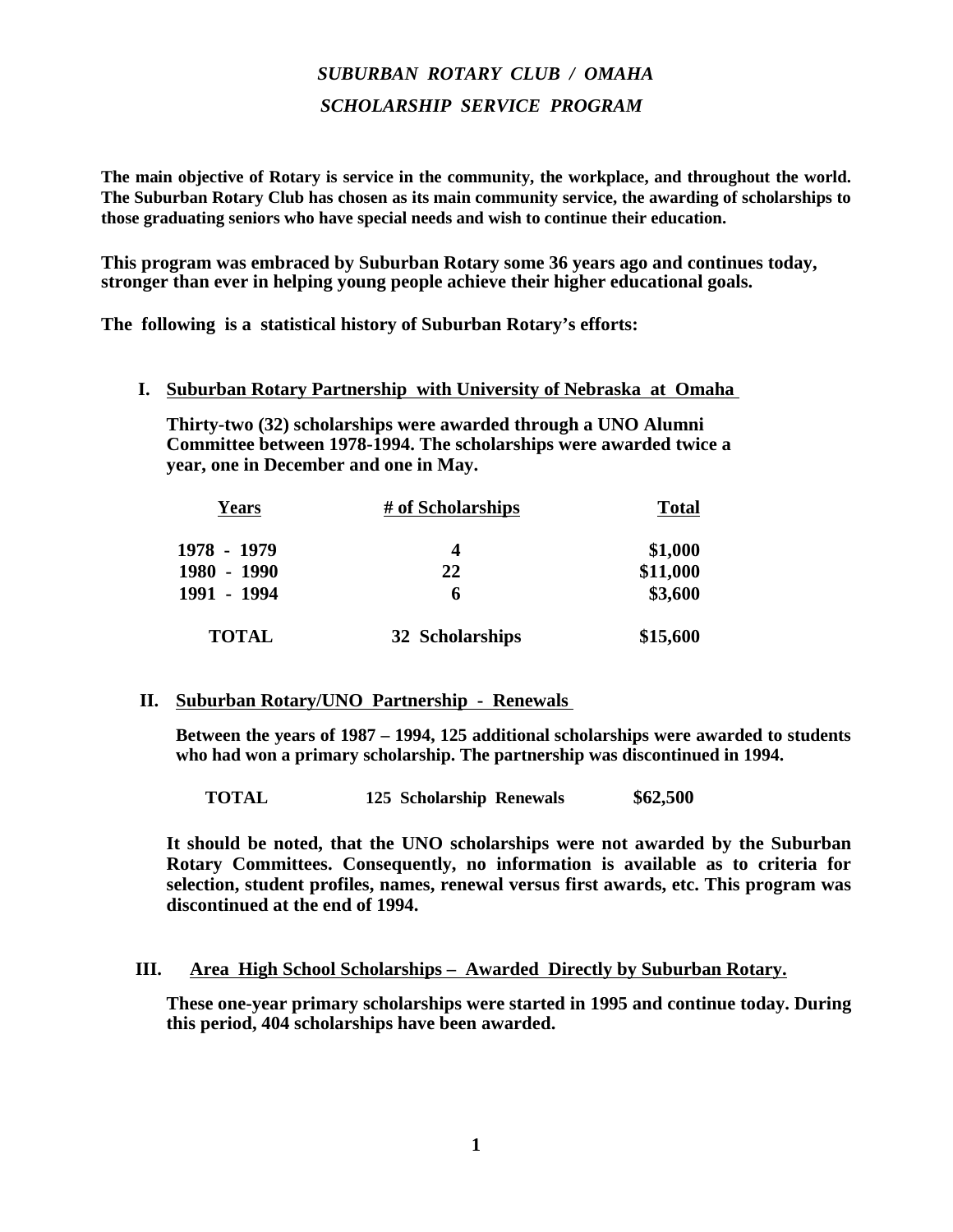### *SUBURBAN ROTARY SPECIAL NEEDS SCHOLARSHIPS*

### *1994 - 2013*

## **SCHOOLS SCHOLARSHIPS**

| Abraham Lincoln – Council Bluffs   | 3                       |
|------------------------------------|-------------------------|
| <b>Bellevue East High School</b>   | 10                      |
| <b>Bellevue West High School</b>   | 13                      |
| <b>Boys Town</b>                   | $\mathbf{1}$            |
| <b>Brownell Talbot High School</b> | 1                       |
| Concordia High School              | 3                       |
| <b>Creighton Prep</b>              | 7                       |
| <b>Duchesne Academy</b>            | 7                       |
| <b>Elkhorn High School</b>         | $\overline{\mathbf{3}}$ |
| <b>Flanagan High School</b>        | $\mathbf{1}$            |
| <b>Gretna High School</b>          | $\overline{\mathbf{3}}$ |
| <b>Iowa School for the Deaf</b>    | 33                      |
| Lewis & Clark - Council Bluffs     | $\boldsymbol{2}$        |
| <b>Mercy High School</b>           | 5                       |
| <b>Millard North High School</b>   | 28                      |
| <b>Millard South High School</b>   | 21                      |
| <b>Millard West High School</b>    | 15                      |
| <b>Mount Michael</b>               | $\mathbf{1}$            |
| Nebraska School for the Deaf       | 5                       |
| <b>Omaha Benson High School</b>    | 10                      |
| <b>Omaha Bryan High School</b>     | 6                       |
| <b>Omaha Burke High School</b>     | 47                      |
| <b>Omaha Central High School</b>   | 16                      |
| <b>Omaha Gross High School</b>     | 5                       |
| <b>Omaha North High School</b>     | 17                      |
| <b>Omaha Northwest High School</b> | 37                      |
| <b>Omaha South High School</b>     | 26                      |
| Papillion – La Vista High School   | 16                      |
| <b>Ralston High School</b>         | 33                      |
| <b>Roncalli High School</b>        | $\mathbf{1}$            |
| <b>Skutt High School</b>           | 1                       |
| <b>St. Albert High School</b>      | $\mathbf{1}$            |
| <b>Westside High School</b>        | 25                      |
|                                    |                         |

**TOTAL SCHOOLS: 33 TOTAL SCHOLARSHIPS: 404**

**Student Summary - Suburban Rotary has awarded 404 scholarships to 404 students enrolled in 33 area high schools (207 girls – 197 boys) from 1994 – 2013.**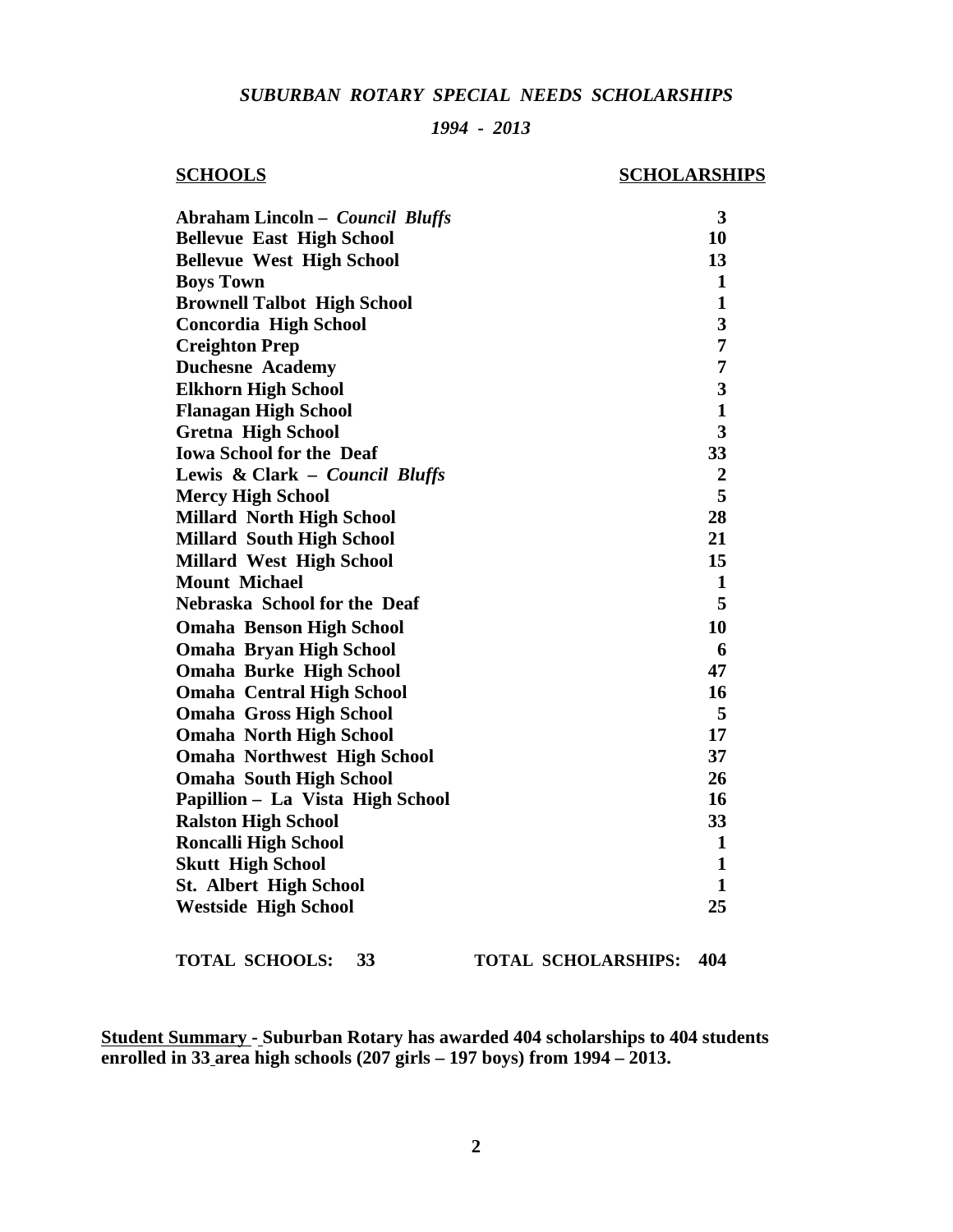# *SUBURBAN ROTARY SPECIAL NEEDS SCHOLARSHIP RECORD*

|                  | Year | No. of<br><b>Scholarships</b>    | Amount of<br><b>Scholarships</b> | <b>Schools</b>                                           | Scholarship<br><b>Total</b> |
|------------------|------|----------------------------------|----------------------------------|----------------------------------------------------------|-----------------------------|
| 1)               | 1978 | $\overline{2}$                   | \$250                            | IA & NE School for Deaf                                  | \$500                       |
| 2)               | 1979 | 1<br>$\mathbf{1}$                | \$500<br>\$500                   | <b>NE School for Deaf</b><br><b>Omaha Hearing School</b> | \$500<br>\$500              |
| 3)               | 1980 | 3                                | \$500                            | 3 Seniors/3 Schools                                      | \$1,500                     |
| $\boldsymbol{4}$ | 1981 | $\overline{2}$<br>$\overline{2}$ | \$250<br>\$500                   | <b>Schools</b><br>$\mathbf{2}$<br><b>Schools</b><br>2    | \$500<br>\$1,000            |
| 5)               | 1982 | $\overline{\mathbf{4}}$          | \$500                            | <b>Schools</b><br>4                                      | \$2,000                     |
| 6)               | 1983 | $\overline{\mathbf{4}}$          | \$500                            | <b>Schools</b><br>4                                      | \$2,000                     |
| 7)               | 1984 | 8                                | \$500                            | <b>Schools</b><br>4                                      | \$4,000                     |
| 8)               | 1985 | 20                               | \$500                            | <b>Schools</b><br>$\overline{7}$                         | \$10,000                    |
| 9)               | 1986 | 10                               | \$500                            | 8 Schools                                                | \$5,000                     |

# **Started following Federal Guidelines Individual Schools**

| 10) 1987            | 10 | \$500 | 8 Schools                       | \$5,000  |
|---------------------|----|-------|---------------------------------|----------|
|                     | 13 | \$500 | <b>Second Year Scholarships</b> | \$6,500  |
| 11) 1988            | 16 | \$500 | 9 Schools                       | \$8,000  |
|                     | 19 | \$500 | <b>Renewed</b>                  | \$9,500  |
| 1989<br><b>12</b> ) | 14 | \$500 | 10 Schools                      | \$7,000  |
|                     | 16 | \$500 | <b>Renewed</b>                  | \$8,000  |
| 13) 1990            | 19 | \$750 | 12 Schools                      | \$14,250 |
|                     | 18 | \$500 | <b>Renewed</b>                  | \$9,000  |
| 1991<br>14)         | 13 | \$750 | 10 Schools                      | \$9,750  |
|                     | 21 | \$500 | <b>Renewed</b>                  | \$10,500 |
| 15) 1992            | 17 | \$750 | 12 Schools                      | \$12,750 |
|                     | 20 | \$500 | <b>Renewed</b>                  | \$10,000 |
| 1993<br>16)         | 12 | \$750 | 15 Schools                      | \$9,000  |
|                     | 11 | \$500 | <b>Renewed</b>                  | \$5,500  |
| 1994<br>17)         | 13 | \$750 | 12 Schools                      | \$9,750  |
|                     | 7  | \$500 | <b>Renewed</b>                  | \$3,500  |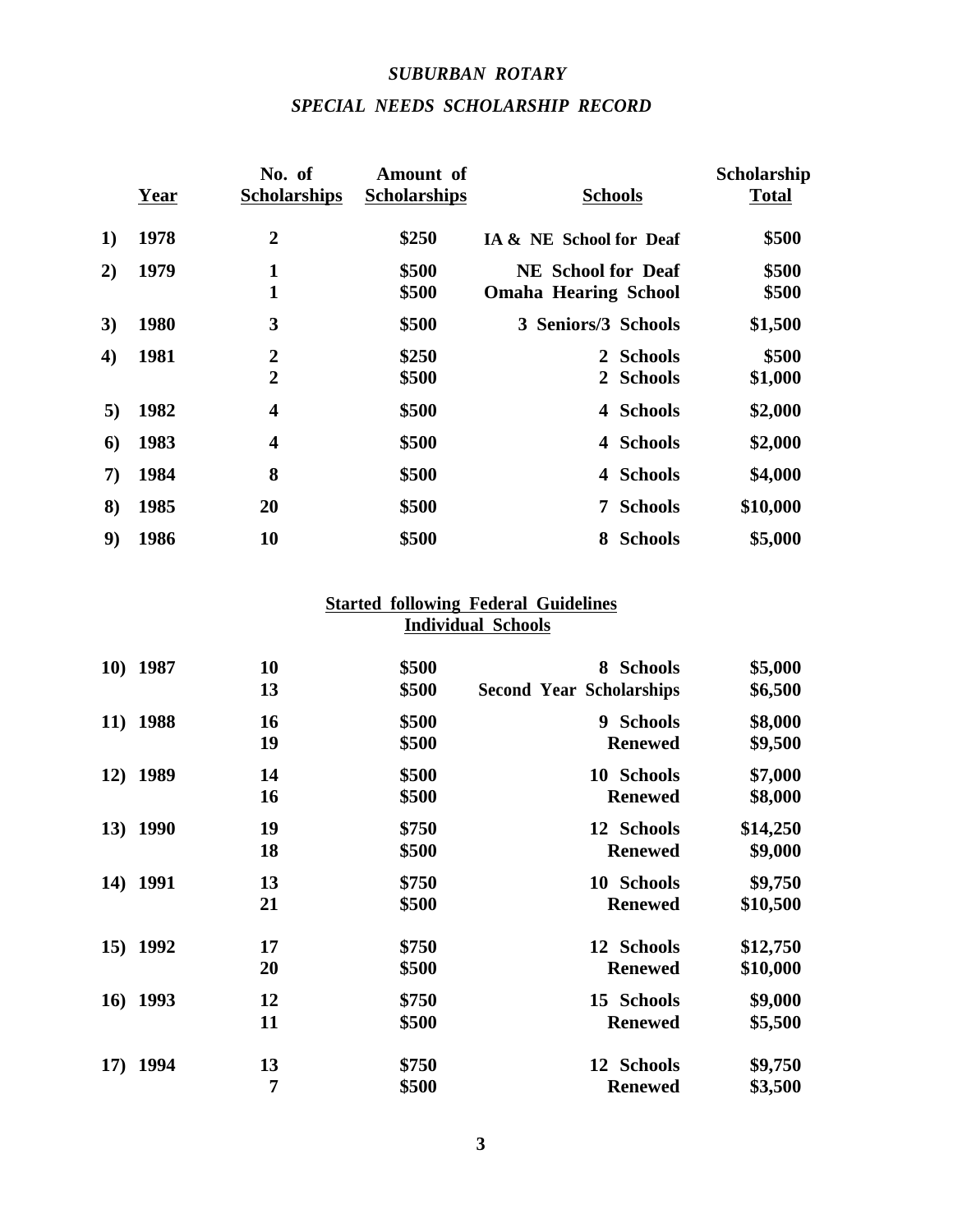# *SCHOLARSHIPS AWARDED DIRECTLY BY SUBURBAN ROTARY*

| 18)  | 1995 | 16                                          | \$1,250            | 13 Schools       | \$20,000 |
|------|------|---------------------------------------------|--------------------|------------------|----------|
| 19)  | 1996 | 16                                          | \$1,250            | 12 Schools       | \$20,000 |
| 20)  | 1997 | 16                                          | \$1,250            | 13 Schools       | \$20,000 |
| 21)  | 1998 | 16                                          | \$1,250            | 12 Schools       | \$20,000 |
| (22) | 1999 | 16                                          | \$1,250            | 10 Schools       | \$20,000 |
| 23)  | 2000 | 16                                          | \$1,250            | 11 Schools       | \$20,000 |
| 24)  | 2001 | 11<br>$\mathbf{1}$                          | \$1,800<br>\$3,000 | 8 Schools        | \$22,800 |
| 25)  | 2002 | 10<br>$\boldsymbol{2}$                      | \$1,800<br>\$2,500 | 9 Schools        | \$23,000 |
| 26)  | 2003 | $\boldsymbol{9}$<br>3                       | \$1,800<br>\$2,500 | 9 Schools        | \$23,700 |
| 27)  | 2004 | $\boldsymbol{9}$<br>$\overline{\mathbf{3}}$ | \$1,800<br>\$2,500 | <b>6 Schools</b> | \$27,700 |
| 28)  | 2005 | 10                                          | \$2,500            | 7 Schools        | \$25,000 |
| 29)  | 2006 | 9                                           | \$2,500            | 8 Schools        | \$22,500 |
| 30)  | 2007 | 10                                          | \$2,500            | 8 Schools        | \$25,000 |
| 31)  | 2008 | 10                                          | \$2,500            | 8 Schools        | \$25,000 |
| 32)  | 2009 | 10                                          | \$2,500            | 7 Schools        | \$25,000 |
| 33)  | 2010 | 10                                          | \$2,500            | 8 Schools        | \$25,000 |
| 34)  | 2011 | 10                                          | \$2,500            | 7 Schools        | \$25,000 |
| 35)  | 2012 | 10                                          | \$2,500            | 7 Schools        | \$25,000 |
| 36)  | 2013 | 10                                          | \$2,500            | 7 Schools        | \$25,000 |

# *SCHOLARSHIP TOTALS AS OF 5/12/2011*

|     | (Over our 36 years of Program Scholarships)                   |                    |           |
|-----|---------------------------------------------------------------|--------------------|-----------|
| 561 | <b>Total Scholarships</b>                                     | <b>GRAND TOTAL</b> | \$616,000 |
|     | 404 Scholarships – one-year directly by Suburban Rotary TOTAL |                    | \$538,700 |
|     | 125 Scholarship Renewals - through UNO                        | <b>TOTAL</b>       | \$62,500  |
|     | 32 Scholarships through UNO                                   | <b>TOTAL</b>       | \$15,600  |

**For: The Scholarship Committee By: Jim McDowell - June 10, 2013**